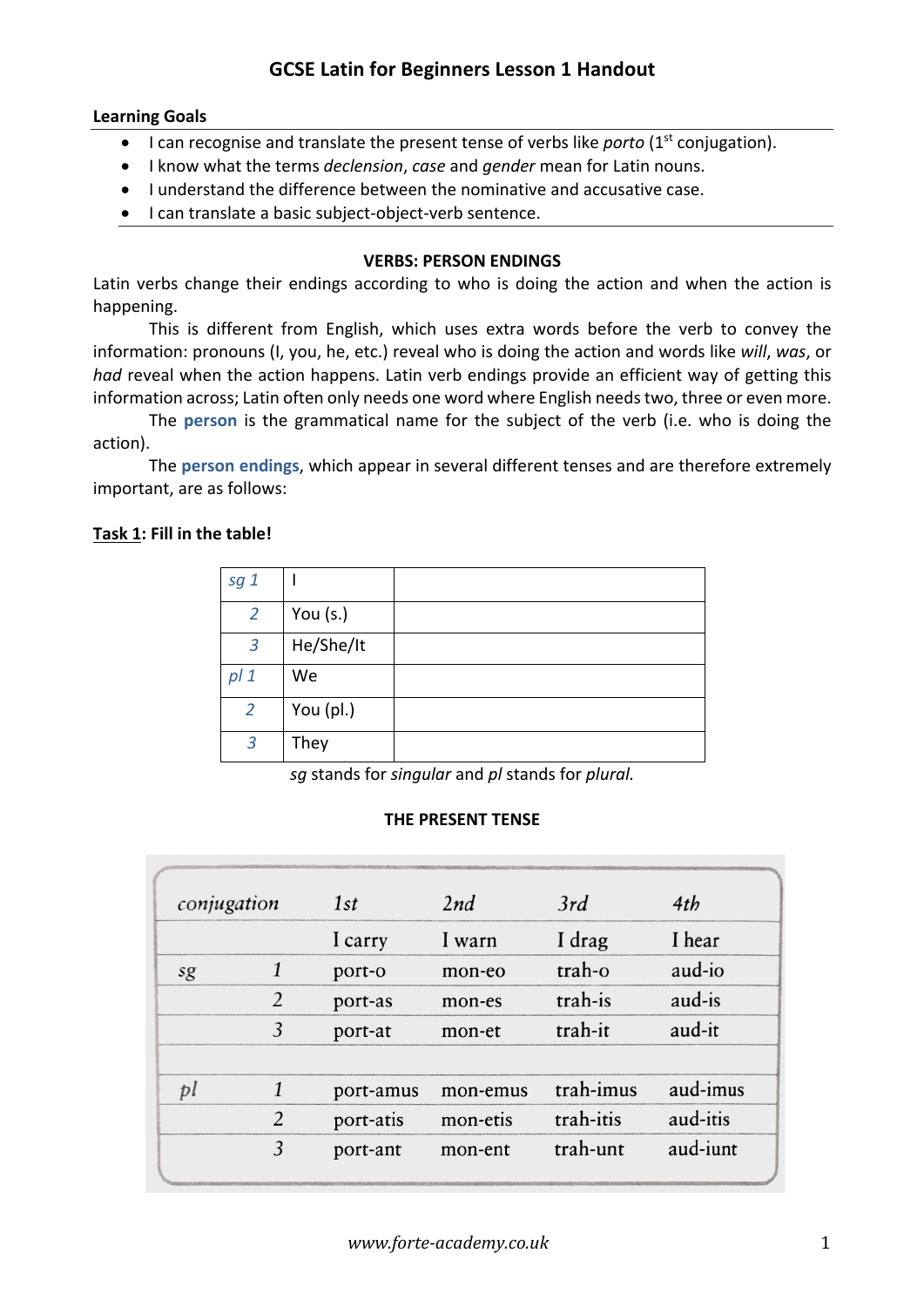| Task 2: Fill in the table by translating the verb porto (I carry) in all its person forms. |  |
|--------------------------------------------------------------------------------------------|--|
|--------------------------------------------------------------------------------------------|--|

| sg 1            | port-o    |  |
|-----------------|-----------|--|
| $\overline{2}$  | port-as   |  |
| 3               | port-at   |  |
| pl <sub>1</sub> | port-amus |  |
| $\overline{2}$  | port-atis |  |
| 3               | port-ant  |  |

Verbs like *porto* belong to the 1<sup>st</sup> conjugation. A conjugation is a family of verbs formed in the same way. Here are ten more verbs that go like *porto*:

| ambulo I walk      | clamo I shout | navigo I sail | paro I prepare | saluto I greet |
|--------------------|---------------|---------------|----------------|----------------|
| amo I love, I like | laboro I work | neco I kill   | pugno I fight  | voco I call    |

### **Task 3: Translate into English:**

| 1.  | salutatis                     |                                                            |  |
|-----|-------------------------------|------------------------------------------------------------|--|
| 2.  | portamus                      |                                                            |  |
| 3.  | parant                        |                                                            |  |
| 4.  | necat                         |                                                            |  |
| 5.  | ambulas                       |                                                            |  |
| 6.  | voco                          |                                                            |  |
| 7.  | clamamus                      |                                                            |  |
| 8.  | navigant                      |                                                            |  |
| 9.  | laboratis                     |                                                            |  |
| 10. | pugnat                        |                                                            |  |
|     | Task 4: Translate into Latin: |                                                            |  |
|     |                               |                                                            |  |
| 1.  | They greet.                   |                                                            |  |
| 2.  | We walk.                      |                                                            |  |
| 3.  | You (sg) are working.         | <u> 1980 - John Stein, Amerikaansk politiker (</u> † 1920) |  |
| 4.  | We kill.                      |                                                            |  |
| 5.  | They are calling.             |                                                            |  |
| 6.  | You (pl) carry.               |                                                            |  |
| 7.  | She loves.                    |                                                            |  |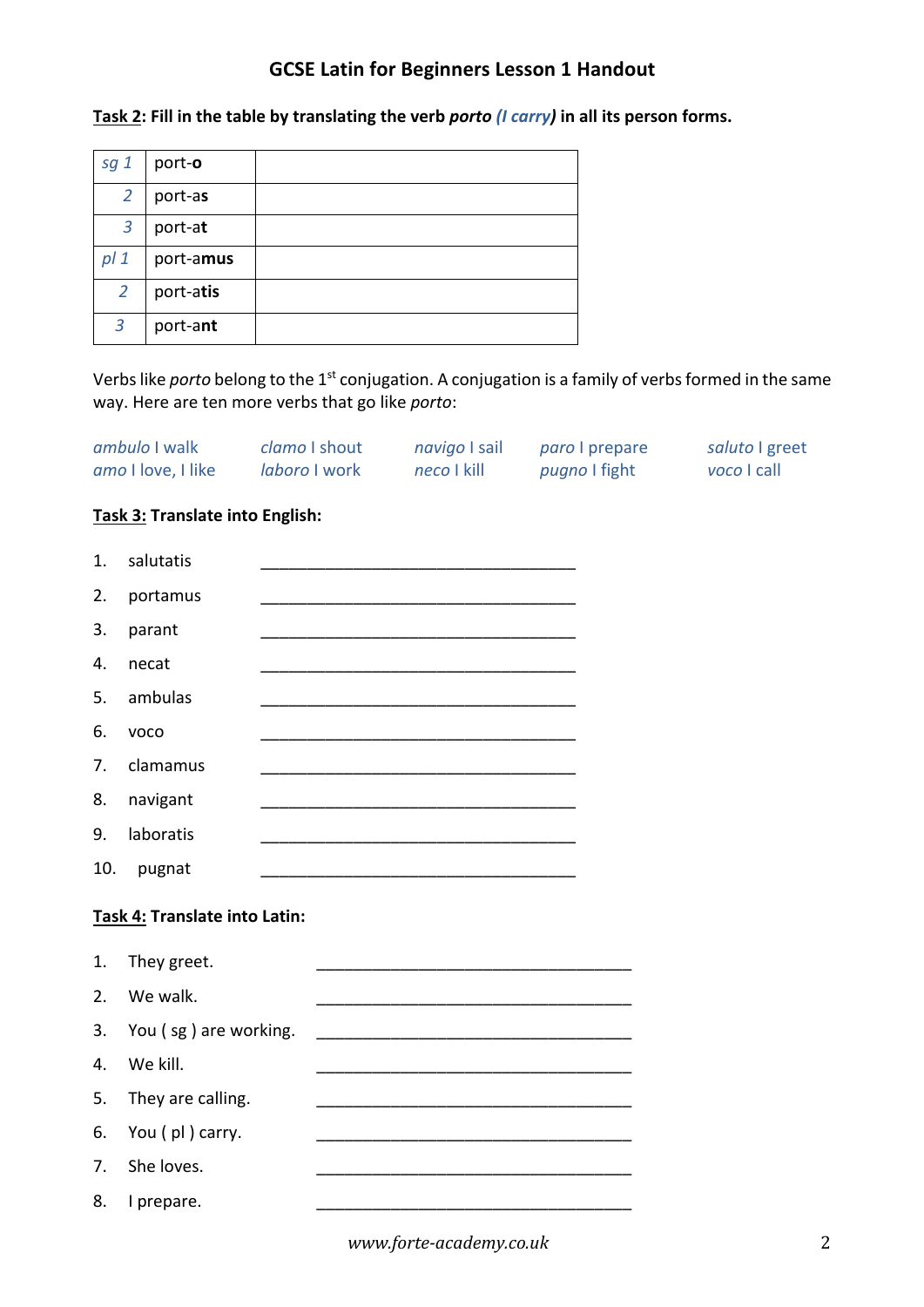### **NOUNS: DECLENSION, GENDER, CASE**

Just as there are fixed patterns of verb endings (conjugations), so there are fixed patterns of noun endings, which we call **declensions**. Initially we shall meet nouns in the first and second declensions. All Latin nouns have a **gender**: the great majority are either masculine or feminine, but some are neuter (literally 'neither'). Almost all nouns in the first declension are feminine.

There are different endings for different noun cases. A **case** is the form of a noun that shows the job it does in the sentence. Initially we will focus on two cases:

**nominative** used when the noun is the subject **accusative** used when the noun is the object (on the receiving end of the action).

|    |            | $1st$ declension | $2nd$ declension |
|----|------------|------------------|------------------|
|    |            | girl             | master           |
|    |            |                  | m                |
| sg | nominative | puell-a          | domin- <b>us</b> |
|    | accusative | puell-am         | domin- <b>um</b> |

### **Task 5: a) Underline the verb b) Highlight the** *nominative* **and** *accusative* **nouns in different colours** *c***) Translate.**

### *Latin to English*

| 1. | puella laborat.           |  |
|----|---------------------------|--|
| 2. | dominus clamat.           |  |
| 3. | puellam voco.             |  |
| 4. | dominum necatis.          |  |
|    |                           |  |
|    | <b>English to Latin</b>   |  |
|    | 6. The girl is shouting.  |  |
|    |                           |  |
|    | 8. The master is working. |  |
| 9. | We kill the master.       |  |
|    |                           |  |

**Extension:** a) Turn these *nominative* nouns into *accusative* nouns b) Translate.

- 1. femina  $\rightarrow$  *feminam* (woman)
- 2. nuntius  $\rightarrow$
- 3. equus  $\rightarrow$
- 4. pecunia  $\rightarrow$